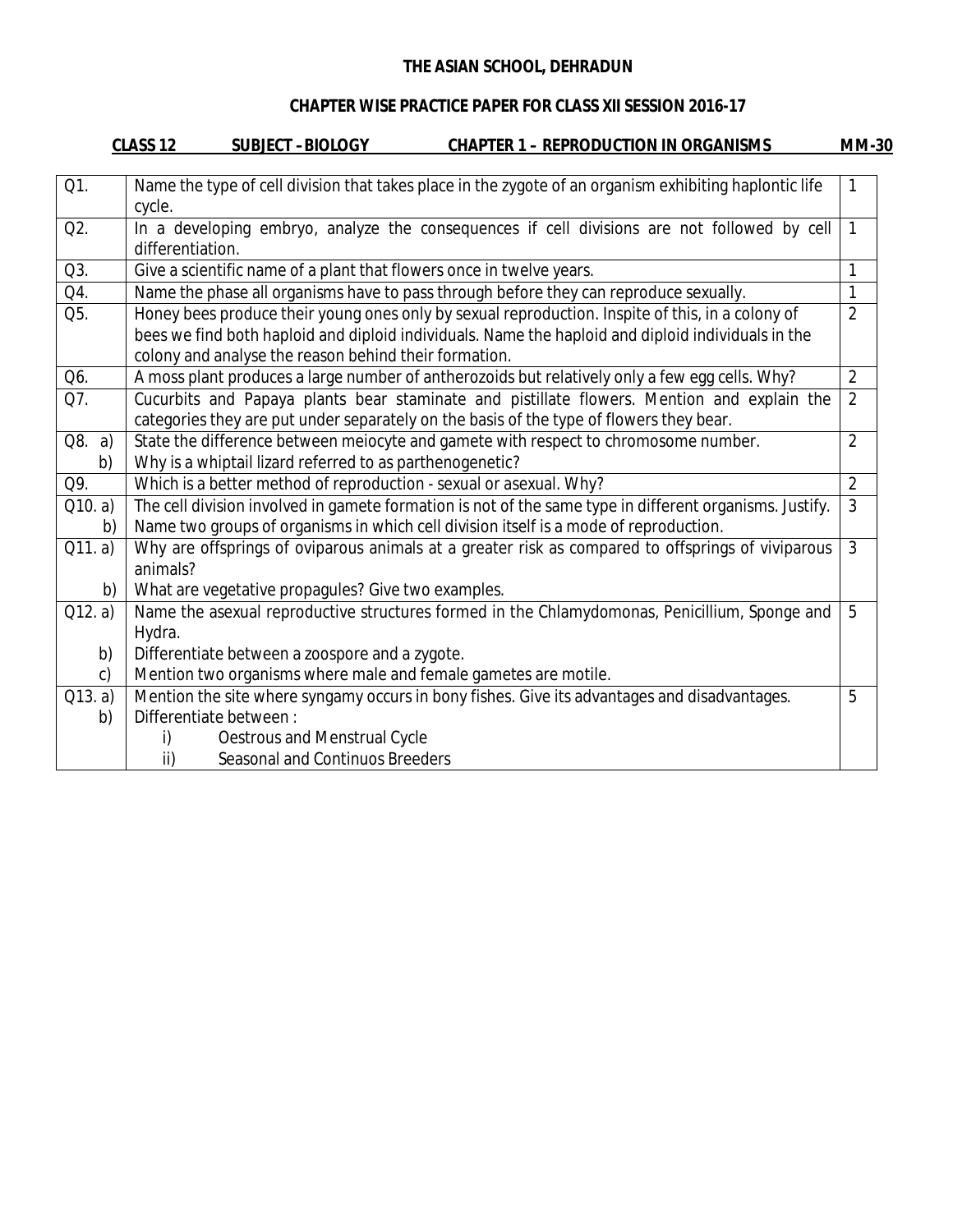| CLASS <sub>12</sub> | <b>SUBJECT -BIOLOGY</b> | <b>CHAPTER 2 – Sexual Reproduction In Flowering Plants</b> | <b>MM-30</b> |
|---------------------|-------------------------|------------------------------------------------------------|--------------|
|                     |                         |                                                            |              |

| Q1.          | Banana is a true fruit but is also a parthenocarpic fruit. Give reason.                            |                |
|--------------|----------------------------------------------------------------------------------------------------|----------------|
| Q2.          | How do the pollen grains of Vallisneria protect themselves?                                        | $\mathbf{1}$   |
| Q3.          | The flower of brinjal is referred to as Chasmogamous while that of beans is Cleistogamous. How are | $\overline{2}$ |
|              | they different from each other?                                                                    |                |
| Q4.          | Draw a well-labelled diagram of a typical anatropous ovule of an angiosperm.                       | 3              |
| Q5.          | Fertilisation is essential for production of seed, but in some angiosperms, seeds develop without  | $\mathfrak{Z}$ |
|              | fertilization.                                                                                     |                |
| a)           | Give an example of an angiosperm that produces seeds without fertilization. Name the process.      |                |
| b)           | Explain the two ways by which seeds develop without fertilization.                                 |                |
| Q6. a)       | Why is the process of fertilization in angiosperms termed as double fertilization? Explain.        | 5              |
| b)           | Draw a diagram of an angiospermic embryo sac where fertilsation is just completed. Label the       |                |
|              | following parts:                                                                                   |                |
|              | Micropylar end of the embryo sac.<br>a)                                                            |                |
|              | The part that develops into an endosperm.<br>b)                                                    |                |
|              | The part that develops into an embryo.<br>c)                                                       |                |
|              | The degenerating cells at the chalazal end.<br>d)                                                  |                |
| $\mathsf{C}$ | Draw a labelled diagram of a globular embryonic stage of an angiosperm.                            |                |
| Q7.          | Give reason for the following:                                                                     | 5              |
|              | Micropyle remains as a small pore in the seed coat of a seed.<br>a)                                |                |
|              | Most zygotes in angiosperms divide only after certain amount of endosperm is formed.<br>b)         |                |
|              | Apple and Cashew are not called true fruits.<br>C)                                                 |                |
|              | Integuments of an ovule harden and the water content is highly reduced, as the seed<br>d)          |                |
|              | matures.                                                                                           |                |
|              | Groundnut seeds are exalbuminous and castor seeds are albuminous.<br>e)                            |                |
| Q8. a)       | Draw a well labelleld diagram of T.S of a young anther.                                            | 5              |
| b)           | Mention four strategies adopted by flowering plant to prevent self pollination.                    |                |
|              |                                                                                                    |                |
| Q9. a)       | Trace the development of female gametophyte from megaspore mother cell in a dicot flower.          | 5              |
| b)           | Why should a bisexual flower be emasculated and bagged prior to artificial pollination.            |                |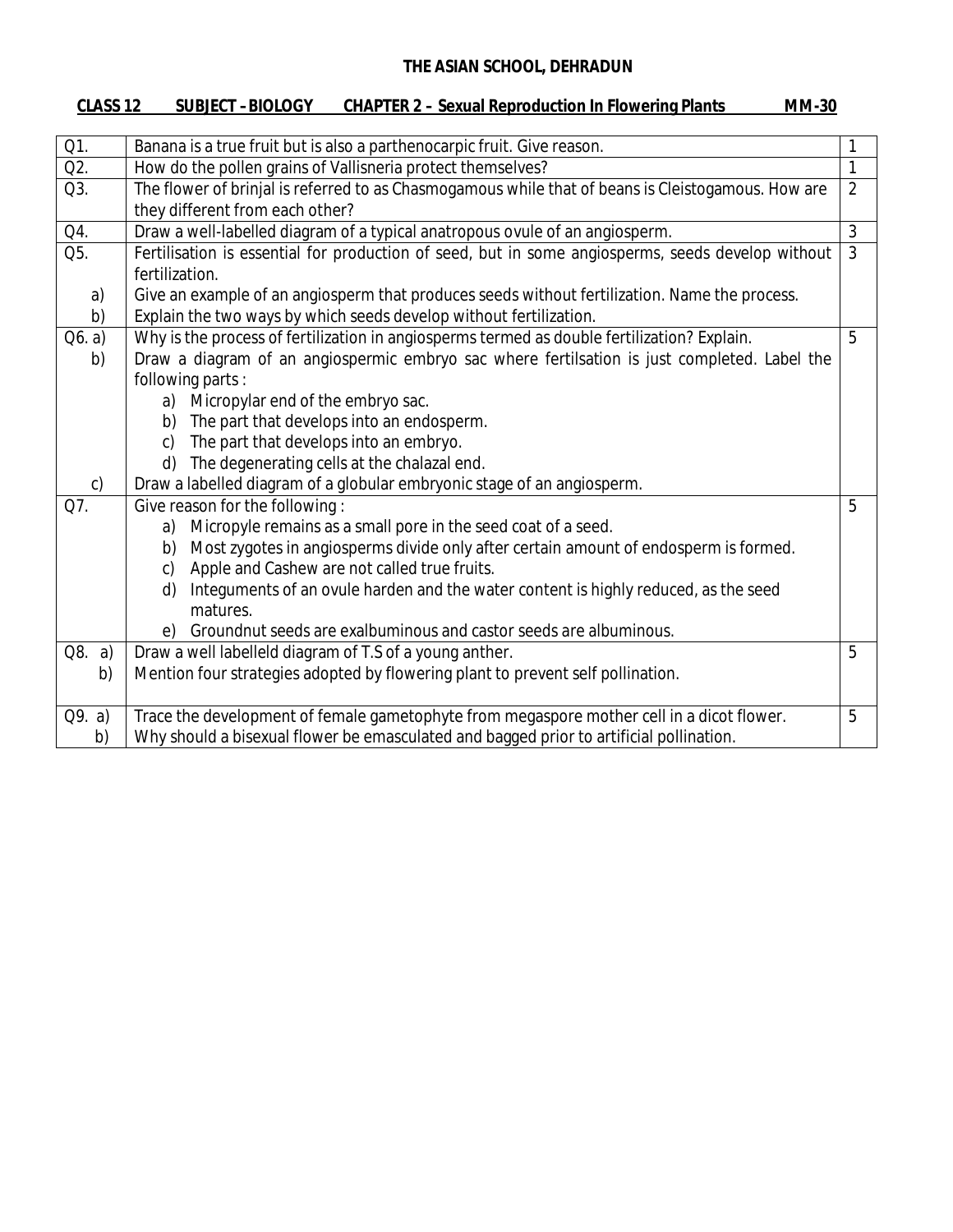| CLASS <sub>12</sub> | <b>CHAPTER- 3 Human Reproduction</b><br><b>MM-30</b><br><b>SUBJECT-BIOLOGY</b>                                                                                                                                                                                                                                                                                                                                                                                               |                |
|---------------------|------------------------------------------------------------------------------------------------------------------------------------------------------------------------------------------------------------------------------------------------------------------------------------------------------------------------------------------------------------------------------------------------------------------------------------------------------------------------------|----------------|
| Q1.                 | How many sperms will be produced from 50 primary spermatocytes?                                                                                                                                                                                                                                                                                                                                                                                                              | $\mathbf{1}$   |
| Q2.                 | Spermatogesis in human male is a hormone regulated process. Justify.                                                                                                                                                                                                                                                                                                                                                                                                         | $\overline{2}$ |
| Q3.                 | What stimulates pituitary to release the hormone responsible for parturition. Name the hormone.<br>Explain how it leads to parturition.                                                                                                                                                                                                                                                                                                                                      | $\overline{3}$ |
| Q4.                 | A sperm has just fertilized a human egg in the fallopian tube. Trace the events that the fertilized egg                                                                                                                                                                                                                                                                                                                                                                      | $\mathfrak{Z}$ |
|                     | will undergo up to the implantation of the blastocyst in the uterus.                                                                                                                                                                                                                                                                                                                                                                                                         |                |
| Q5.a)               | When and how does Placenta develop in human female?                                                                                                                                                                                                                                                                                                                                                                                                                          | 3              |
| b)                  | How is the Placenta connected to the embryo?                                                                                                                                                                                                                                                                                                                                                                                                                                 |                |
| $\mathsf{C}$        | Placenta acts as an endocrine gland. Explain.                                                                                                                                                                                                                                                                                                                                                                                                                                |                |
| Q6.                 | Draw a labelled diagram of the microscopic structure of a human sperm.                                                                                                                                                                                                                                                                                                                                                                                                       | 3              |
| Q7.                 | Study the graph given below and answer the questions that follow:                                                                                                                                                                                                                                                                                                                                                                                                            | 5              |
|                     | Hormone Levels<br>Pituitary<br>29/1<br>16<br>15<br>13<br>19<br>Menstrual Cycle<br>Days<br>Name the houmones 'X' and 'Y'.<br>a)<br>Identify the ovarian phases during a menstrual cycle:<br>b)<br>$5th$ day to 12 <sup>th</sup> day of the cycle.<br>i)<br>14 <sup>th</sup> day of the cycle.<br>ii)<br>16 <sup>th</sup> day to 25 <sup>th</sup> day of the cycle<br>iii)<br>Explain the ovarian events (i), (ii) and iii) under the influence of hormones 'X' and 'Y'.<br>C) |                |
| Q8. a)              | Give a diagrammatic sectional view of human ovary showing different stages of oogeneis along with                                                                                                                                                                                                                                                                                                                                                                            | 5              |
|                     | corpus luteum.                                                                                                                                                                                                                                                                                                                                                                                                                                                               |                |
| b)                  | Give a schematic representation of oogenesis in humans. Mention the number of chromosomes at                                                                                                                                                                                                                                                                                                                                                                                 |                |
|                     | each stage. Correlate the life phases of the individual with the stages of the process.                                                                                                                                                                                                                                                                                                                                                                                      |                |
| Q9<br>a)            | Describe in sequence the process of Spermatogenesis in human.                                                                                                                                                                                                                                                                                                                                                                                                                | 5              |
| b)                  | Give a diagrammatic sectional view of a seminiferous tubule of a human.                                                                                                                                                                                                                                                                                                                                                                                                      |                |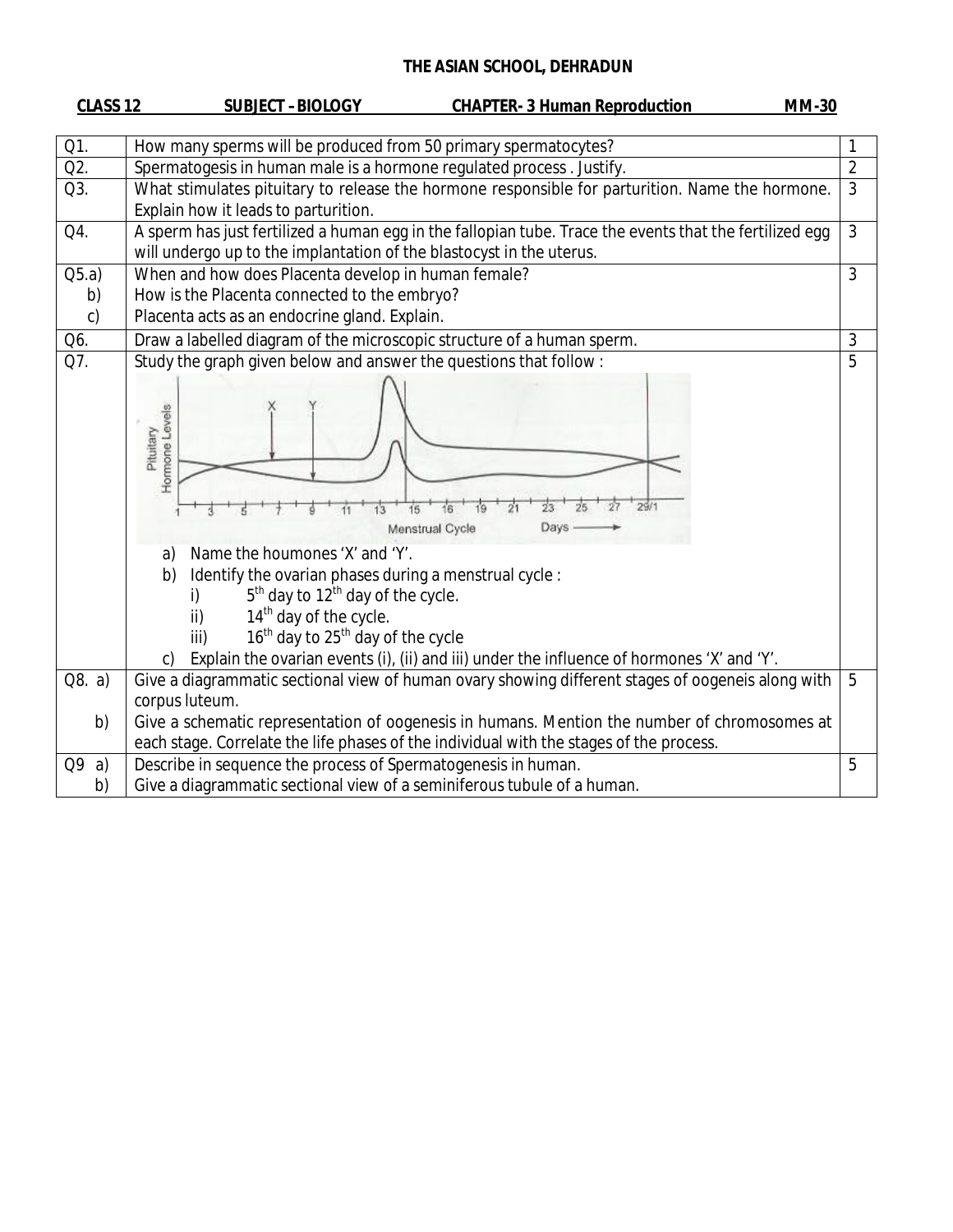| CLASS <sub>12</sub> | <b>SUBJECT-BIOLOGY</b><br><b>CHAPTER- 4 Reproductive Health</b><br><b>MM-30</b>                              |                |  |
|---------------------|--------------------------------------------------------------------------------------------------------------|----------------|--|
|                     |                                                                                                              |                |  |
| Q1.                 | What is lactational amenorrhea method of birth control.                                                      |                |  |
| Q2.                 | $\overline{2}$<br>Why is 'Saheli' considered to be an improved form of oral contraceptive for human females? |                |  |
| Q3.                 | How do copper and hormone releasing IUD's act as contraceptives. Explain.                                    | $\overline{2}$ |  |
| Q4.                 | Name the hormonal composition of the oral contraceptive used by human female. Explain how it                 | $\overline{2}$ |  |
|                     | acts as a contraceptive.                                                                                     |                |  |
| Q <sub>5</sub>      | Mention any four characteristics that an ideal contraceptive should have.                                    | $\overline{2}$ |  |
| Q6.                 | What are the conditions in which medical termination of pregnancy is advised?                                | $\overline{2}$ |  |
| Q7.                 | How do surgical procedures prevent conception in humans? Explain the method achieved in human                | $\overline{2}$ |  |
|                     | males.                                                                                                       |                |  |
| Q8.                 | Amit went to watch a movie with his friends. In it, the hero was a sperm donor. One of his friends           | 3              |  |
|                     | Shekhar said that sperm donation is a means to only earn money. But Amit contradicted him saying             |                |  |
|                     | that sperm donation can help infertile couples.                                                              |                |  |
|                     | Answer the following questions based on the above information :                                              |                |  |
|                     | Which of them is right? Give reason.<br>a)                                                                   |                |  |
|                     | In which type of infertility cases is sperm donation helpful.<br>b)                                          |                |  |
|                     | What values are being depicted in the movie?<br>C)                                                           |                |  |
| Q9.                 | Suggest the aspects of reproductive health which need to be given special attention in the present           | 3              |  |
|                     | scenario.                                                                                                    |                |  |
| Q10.                | What are the measures one has to take to prevent from contracting STD's.                                     | 3              |  |
| Q11.                | What is amniocentesis? Give its advantage and disadvantage.                                                  | 3              |  |
| Q12.                | Describe five methods to assist infertile couples to have children.                                          | 5              |  |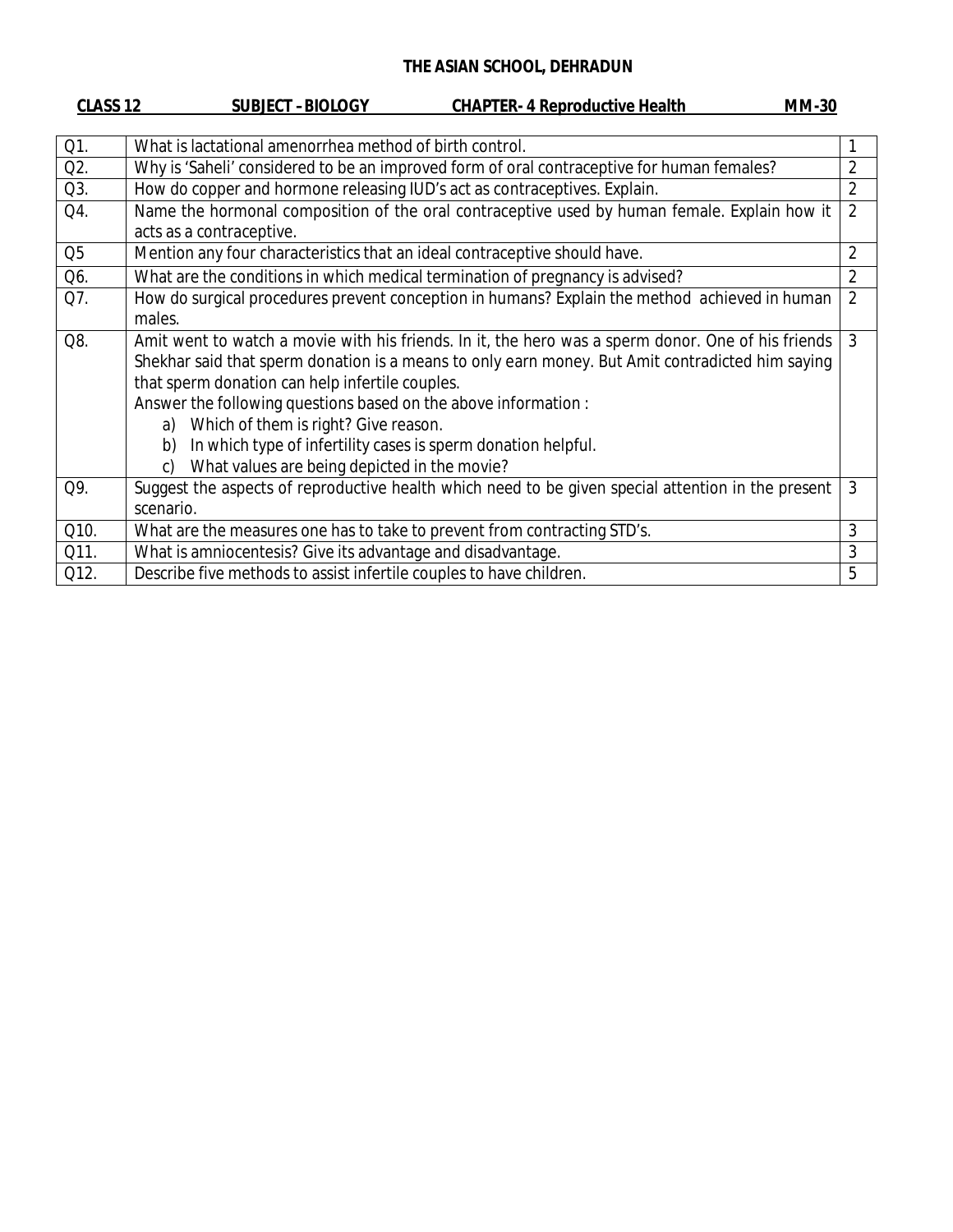# **CLASS 12 SUBJECT –BIOLOGY CHAPTER- 5 Principles of Inheritance & Variation MM-30**

| Q1.  | In a dihybrid cross, when would the proportion of parental gene combinations be much higher than<br>non-parental types, as experimentally shown by Morgan and his group?                              | 1              |
|------|-------------------------------------------------------------------------------------------------------------------------------------------------------------------------------------------------------|----------------|
| Q2.  | Name the event during cell division cycle that results in the gain or loss of chromosome.                                                                                                             | 1              |
| Q3.  | The male fruit fly and female fowls are heterogametic while the female fruit fly and the male fowl<br>are homogametic. Why are they called so?                                                        | $\overline{2}$ |
| Q4.  | Study the given pedigree chart and answer the questions that follow:                                                                                                                                  | $\overline{2}$ |
|      |                                                                                                                                                                                                       |                |
|      |                                                                                                                                                                                                       |                |
|      |                                                                                                                                                                                                       |                |
|      |                                                                                                                                                                                                       |                |
|      |                                                                                                                                                                                                       |                |
|      |                                                                                                                                                                                                       |                |
|      | Is the trait recessive or dominant?<br>a)                                                                                                                                                             |                |
|      | Is the trait sex-linked or autosomal?<br>b)                                                                                                                                                           |                |
|      | Give the genotypes of the third and fourth child of generation II.<br>$\mathsf{C}$                                                                                                                    |                |
| Q5.  | A relevant portion of B-chain of haemoglobin of a normal human is given below :                                                                                                                       | 2              |
|      |                                                                                                                                                                                                       |                |
|      | His<br>Glu<br>Leu<br>Thr<br>Pro<br>Glu<br>Val                                                                                                                                                         |                |
|      |                                                                                                                                                                                                       |                |
|      | 2                                                                                                                                                                                                     |                |
|      | The codon for the sixth aminoacid is GAG. The sixth codon GAG mutates to GAA as a result of                                                                                                           |                |
|      | mutation 'A' and into GUG as a result of mutation 'B'. Haemoglobin structure did not change as a                                                                                                      |                |
|      | result of mutation 'A' whereas haemoglobin structure changed because of mutation 'B' leading to                                                                                                       |                |
|      | sickle shaped RBCs. Explain giving reasons how could mutation 'B' change the haemoglobin                                                                                                              |                |
|      | structure and not mutation 'A'.                                                                                                                                                                       |                |
| Q6.  | Who proposed chromosomal theory of inheritance? Point out any three similarities in the behaviour                                                                                                     | $\overline{2}$ |
|      | of chromosomes and genes.                                                                                                                                                                             |                |
| Q7.  | For flower colour in pea, the allele for purple flower (P) is dominant to the allele for white flower                                                                                                 | $\mathfrak{Z}$ |
|      | (p). A purple flowered plant therefore could be of genotype PP or Pp. What genetic cross would you<br>make to determine the genotype of a purple flowered plant? Explain how your cross gives you the |                |
|      | correct genotype of the purple flowered plant?                                                                                                                                                        |                |
| Q8.  | Snapdragon (Antirrhinum majus) shows incomplete dominance for flower colour. Work out a cross                                                                                                         | 3              |
|      | and explain the phenomenon. How is this inheritance different from Mendelian pattern of                                                                                                               |                |
|      | inheritance? Explain.                                                                                                                                                                                 |                |
| Q9.  | Four children with four different blood groups are born to parents where the mother has<br>a)                                                                                                         | 3              |
|      | blood group 'A' and the father has blood group 'B'. Work out the cross to show the                                                                                                                    |                |
|      | genotypes of the parents and all four children.                                                                                                                                                       |                |
|      | Explain the contribution of Alfred Strutevant in chromosome mapping.<br>b)                                                                                                                            |                |
| Q10. | A non-haemophilic couple was informed by their doctor that there is possibility of a haemophilic                                                                                                      | 3              |
|      | child be born to them. Explain the basis on which the doctor conveyed this information. Give the                                                                                                      |                |
|      | genotypes and the phenotypes of all the possible children who could be born to them?                                                                                                                  |                |
| Q11. | A pregnant human female was advised to undergo MTP. It was diagnosed by her doctor that the                                                                                                           | 3              |
|      | foetus she is carrying had developed from a zygote formed by an XX egg fertilized by Y - carrying                                                                                                     |                |
|      | sperms. Why was she advised to undergo MTP?                                                                                                                                                           |                |
| Q12. | A homozygous tall pea plant with green seeds is crossed with a dwarf pea plant with yellow seeds :                                                                                                    | 5              |
|      | a) What would be the phenotype and genotype of $F_1$ ?                                                                                                                                                |                |
|      | Work out the phenotypic ratio of $F_2$ generation with the help of a Punnet square.<br>b)                                                                                                             |                |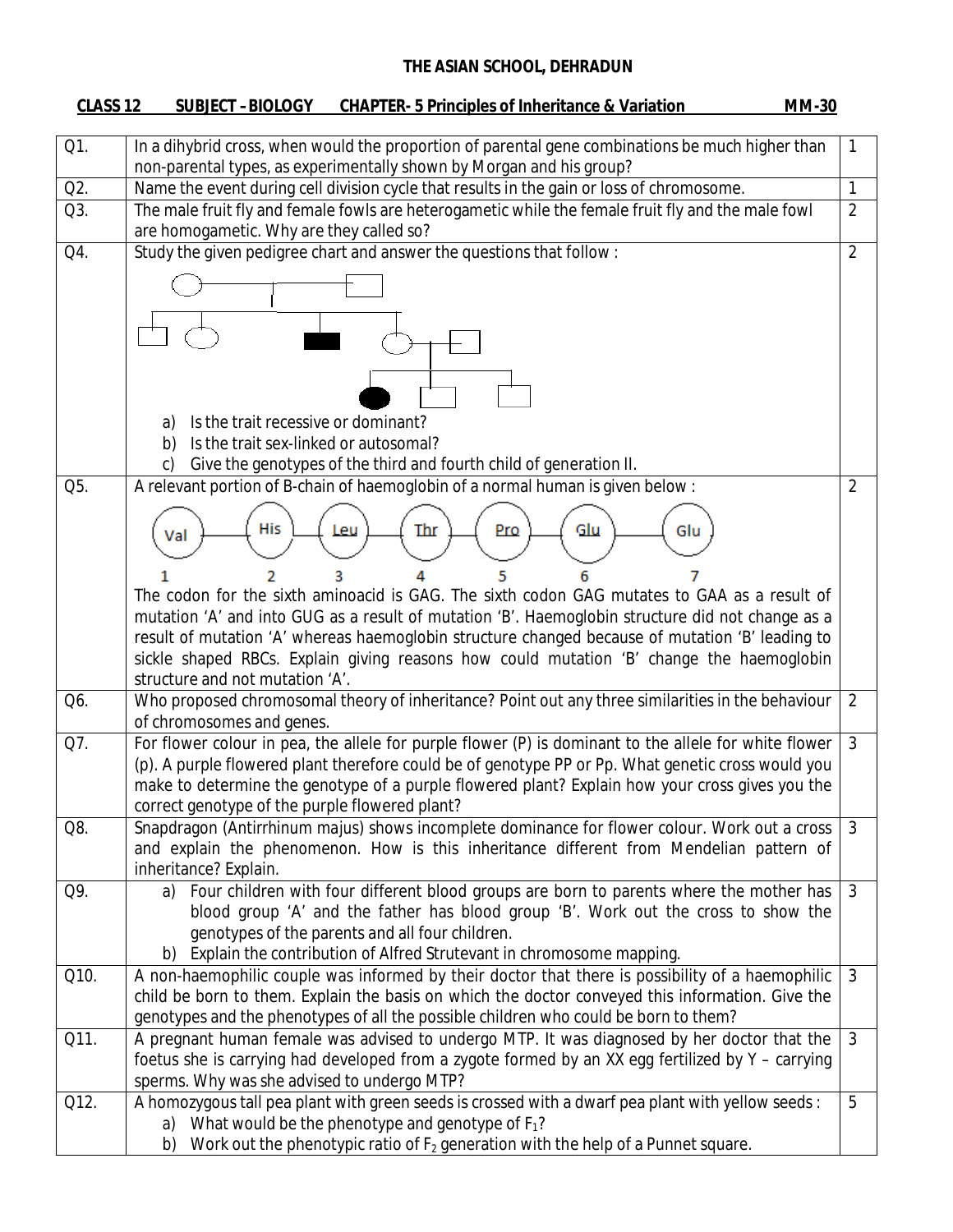| CLASS 12 | <b>SUBJECT-BIOLOGY</b><br><b>CHAPTER- 6 Molecular Basis of Inheritance</b><br><b>MM-30</b>                   |                |
|----------|--------------------------------------------------------------------------------------------------------------|----------------|
|          |                                                                                                              |                |
| Q1.      | If a double stranded DNA has 20% of cytosine, calculate the % of adenine in the DNA.                         | 1              |
| Q2.      | Draw a schematic representation of dinucleotide. Label the following:                                        | $\overline{2}$ |
|          | The components of a nucleotide<br>$b)$ 5'end<br>a)                                                           |                |
|          | N-glycosidic linkage<br>d) Phosphodiester linkage<br>b)                                                      |                |
| Q3.      | Answer the following questions based on Meselson and Stahl's experiment :                                    | 3              |
|          | Write the name of the chemical substance used as a source of nitrogen in the experiment.<br>a)               |                |
|          | Why did the scientists synthesize the light and the heavy DNA molecules in the organism<br>b)                |                |
|          | used in the experiment?                                                                                      |                |
|          | How did the scientists make it possible to distinguish the heavy DNA molecule from the light<br>$\mathsf{C}$ |                |
|          | DNA molecule? Explain.                                                                                       |                |
|          | Write the observations made by them from the samples taken at the end.<br>d)                                 |                |
|          | Write the conclusion the scientists arrived at after completing the experiment.<br>e)                        |                |
| Q4.      | Name the enzyme that catalyses the transcription of hnRNA.<br>a)                                             | 3              |
|          | Why does the hnRNA need to undergo changes? List the changes that hnRNA undergoes<br>b)                      |                |
|          | and where in the cell such changes take place.                                                               |                |
| Q5.      | Unambiguous, universal and degenerate are some of the terms used for the genetic code. Explain               | 3              |
|          | the salient features of each one of them.                                                                    |                |
| Q6.      | The police department could obtain a bunch of hair from the gripped hand of a murdered man.                  | 3              |
|          | There were two persons arrested in this criminal case. Explain the technique by which the forensic           |                |
|          | department gives a clue to the criminal.                                                                     |                |
| Q7.      | How did Griffith explain the transformation of R-strain (non-virulent) bacteria into S-strain<br>a)          | 5              |
|          | (virulent)?                                                                                                  |                |
|          | Explain how MacLeod, MeCarty and Avery determined the biochemical nature of the<br>b)                        |                |
|          | molecule responsible for transforming R-strain bacteria into S-strain bacteria.                              |                |
| Q8.      | Describes Hershey - Chase experiment. Write the conclusion they arrived at after the experiment.             | 5              |
| Q9.      | What does the lac operon consist of? How is the operator switch on and off in the expression of              | 5              |
|          | gene in this operon? Explain.                                                                                |                |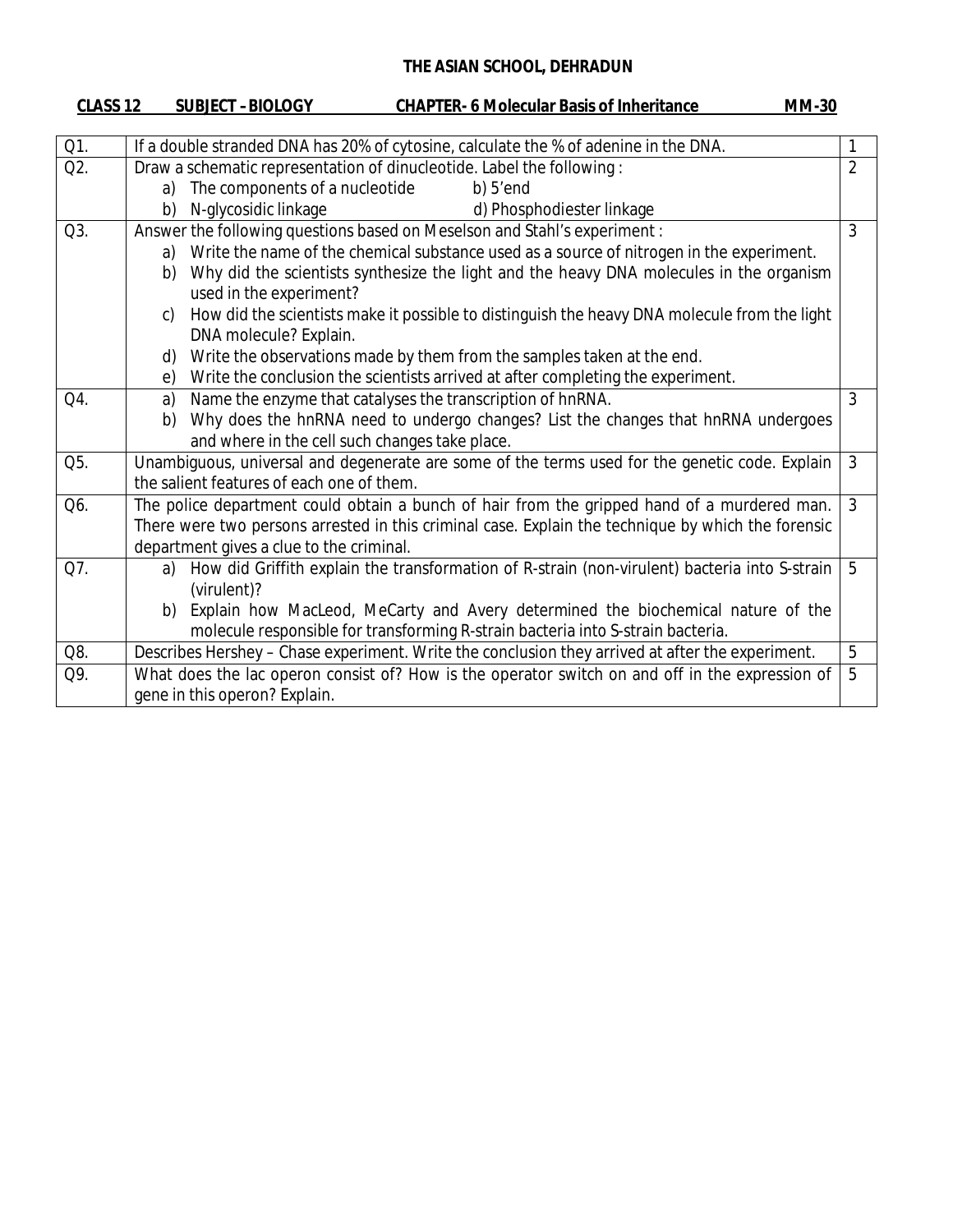| <b>CLASS 12</b>    | <b>SUBJECT-BIOLOGY</b><br><b>CHAPTER- 7 Evolution</b><br><b>MM-30</b>                                                                                |  |
|--------------------|------------------------------------------------------------------------------------------------------------------------------------------------------|--|
| Q1.                | Give the scientific term to the fish-like reptiles.<br>1                                                                                             |  |
| Q2.                | Why are the wings of butterfly and birds said to be analogous organs? Name the type of evolution<br>$\overline{2}$                                   |  |
|                    | of which the analogous organs are a result of.                                                                                                       |  |
| Q3.                | $\overline{2}$<br>Discovery of lobefins is considered very significant by evolutionary biologists. Explain.                                          |  |
| Q4.                | $\overline{2}$<br>How to Darwin's finches illustrate adaptive radiation?                                                                             |  |
| $\overline{O5}$ .  | Explain the three different ways in which natural selection can affect the frequency of a heritable<br>$\overline{3}$                                |  |
|                    | trait in a population shown in the graph given below:                                                                                                |  |
|                    | Medium-sized<br>individuals<br>Number of individuals<br>with phenotype<br>Phenotypes<br>are favoured<br>favoured by<br>natural<br>selection<br>Trait |  |
| Q6.                | Branching descent and natural selection are the two key concepts of Darwinian theory of evolution.<br>3                                              |  |
|                    | Explain each concept with the help of a suitable example.                                                                                            |  |
| Q7.                | In England, during the post-industrialized period, the count of melanic moths increased in urban<br>3                                                |  |
|                    | areas but remained low in rural areas. Explain.                                                                                                      |  |
| Q8.                | $\overline{3}$<br>State Hardy-Weinberg Principle.<br>a)                                                                                              |  |
|                    | How does the Hardy Weinberg's expression $(P^2 + 2pq + q^2 = 1)$ explain that genetic<br>b)                                                          |  |
|                    | equilibrium is maintained in a population?                                                                                                           |  |
| Q9.                | How do you interpret the change of frequency of alleles in a population?<br>C)<br>What is adaptive radiation?<br>3<br>a)                             |  |
|                    | Explain with the help of a suitable example where adaptive radiation has occurred to<br>b)                                                           |  |
|                    | represent convergent evolution.                                                                                                                      |  |
| $\overline{Q10}$ . | Rearrange the following in an ascending order of evolutionary tree :<br>3<br>a)                                                                      |  |
|                    | reptiles, salamander, lobefins, frogs                                                                                                                |  |
|                    | Name the ancestor of modern amphibians.<br>b)                                                                                                        |  |
|                    | What were the first mammals like?<br>c)                                                                                                              |  |
|                    | Name two reproductive characters that probably make reptiles more successful than<br>d)<br>amphibians.                                               |  |
| Q11.               | Explain the salient features of Hugo de Vries theory of mutation. How is Darwin's theory of natural<br>5                                             |  |
|                    | selection different from it? Explain.                                                                                                                |  |
|                    |                                                                                                                                                      |  |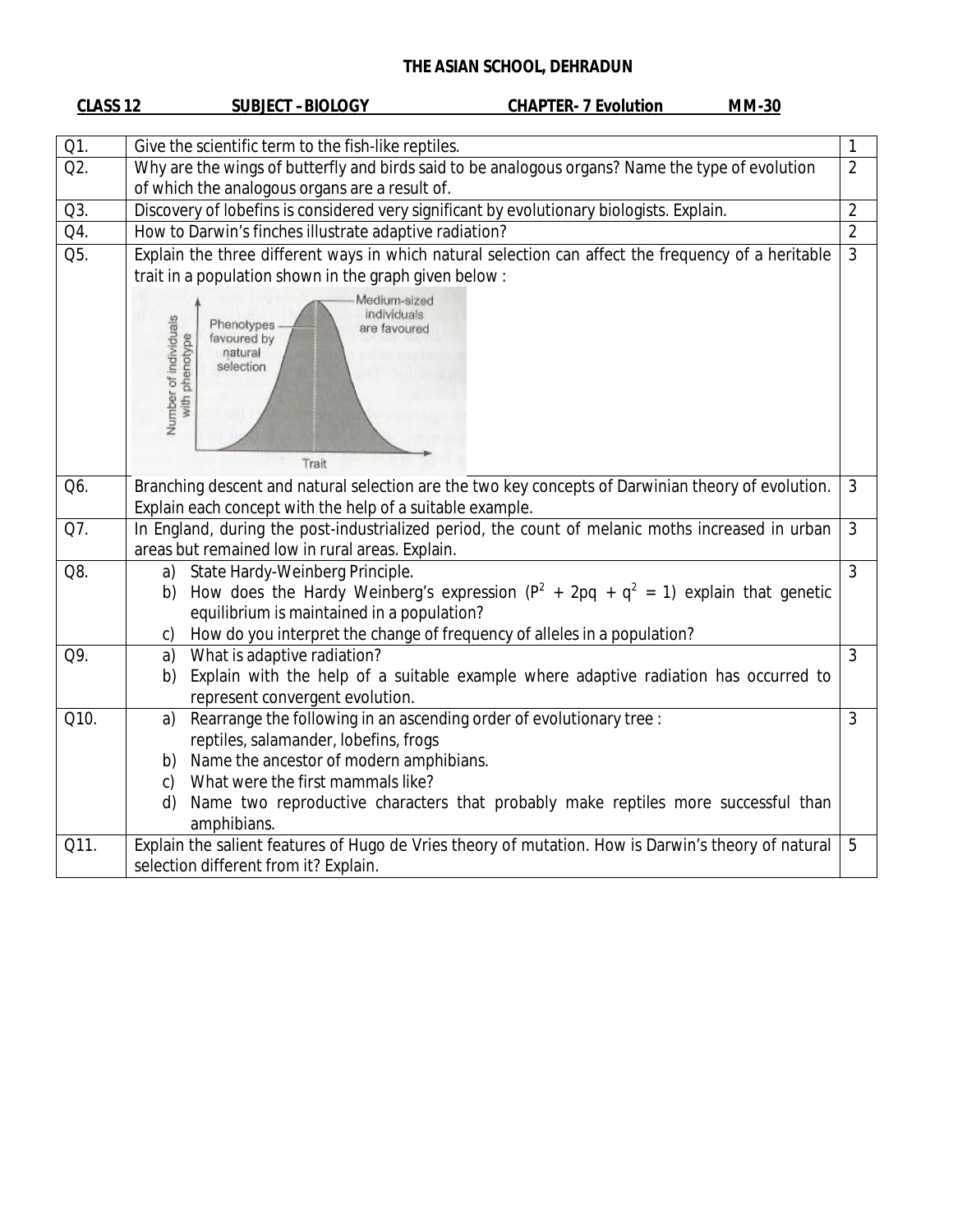| CLASS 12 |                                                                                                                                                       | <b>SUBJECT -BIOLOGY</b>                                                                                                                                                                                               | <b>CHAPTER-8 Human Health and Disease</b>                                                                                                                 | <b>MM-30</b>                                                                                         |                |
|----------|-------------------------------------------------------------------------------------------------------------------------------------------------------|-----------------------------------------------------------------------------------------------------------------------------------------------------------------------------------------------------------------------|-----------------------------------------------------------------------------------------------------------------------------------------------------------|------------------------------------------------------------------------------------------------------|----------------|
| Q1.      |                                                                                                                                                       |                                                                                                                                                                                                                       | Name two chemical alarm signals, which cause inflammatory response.                                                                                       |                                                                                                      | 1              |
| Q2.      | Why does a doctor administer tetanus antitoxin and not a tetanus vaccine to a child injured in a<br>roadside accident with a bleeding wound. Explain. |                                                                                                                                                                                                                       |                                                                                                                                                           | $\overline{2}$                                                                                       |                |
| Q3.      | a)                                                                                                                                                    | Name the lymphoid organ in humans where all the blood cells are produced.<br>$\overline{2}$<br>b) Where do the lymphooytes produced by the lymphoid organ mentioned above migrate and<br>how do they affect immunity? |                                                                                                                                                           |                                                                                                      |                |
| Q4.      |                                                                                                                                                       |                                                                                                                                                                                                                       | How do cellular barriers and cytokine barriers provide innate immunity in humans?                                                                         |                                                                                                      | $\overline{2}$ |
| Q5.      | a)<br>b)<br>c)                                                                                                                                        | How do they affect the body of infected person(s)?<br>How does the disease spread?                                                                                                                                    | Write the scientific names of the two species of filarial worms causing filariasis.                                                                       |                                                                                                      | $\overline{2}$ |
| Q6.      |                                                                                                                                                       | Differentiate between Benign and Malignant tumours.                                                                                                                                                                   |                                                                                                                                                           |                                                                                                      | $\overline{2}$ |
| Q7.      |                                                                                                                                                       | b) Which immunity is responsible for graft rejection.                                                                                                                                                                 | a) Why is an immunosuppressive agent taken after an organ transplant?                                                                                     |                                                                                                      | $\overline{2}$ |
| Q8.      | a)<br>b)                                                                                                                                              |                                                                                                                                                                                                                       | Explain the property that prevents normal cells from becoming cancerous.<br>All normal cells have inherent characteristic of becoming cancerous. Explain. |                                                                                                      | 3              |
| Q9.      | a)                                                                                                                                                    | Morphine b) Cocaine c) Marijuana                                                                                                                                                                                      | Write the source and the effect on the human body of the following drugs:                                                                                 |                                                                                                      | 3              |
| Q10.     |                                                                                                                                                       |                                                                                                                                                                                                                       | the sequence of events that the virus undergoes within these cells to increase their progeny.                                                             | Name the type of cells the AIDS virus first enters into after getting inside the human body. Explain | $\mathfrak{Z}$ |
| Q11.     | a)<br>b)<br>$\mathsf{C}$ )                                                                                                                            | blood meal from an infected human.<br>Why does the infection cause fever in humans?                                                                                                                                   | Give a flow chart of the life-cycle of this parasite passed in the insect.                                                                                | Name the infective stage of Plasmodium which Anopheles mosquito takes in along with the              | $\mathfrak{Z}$ |
| Q12.     |                                                                                                                                                       |                                                                                                                                                                                                                       | The following table shows certain diseases, their causative organisms and symptoms. Fill the gaps.                                                        |                                                                                                      | 5              |
|          | S.NO                                                                                                                                                  | NAME OF THE DISEASE                                                                                                                                                                                                   | <b>CAUSATIVE ORGANISM</b>                                                                                                                                 | <b>SYMPTOMS</b>                                                                                      |                |
|          | 1                                                                                                                                                     | Ascariasis                                                                                                                                                                                                            | Ascaris                                                                                                                                                   | a                                                                                                    |                |
|          | $\overline{2}$                                                                                                                                        | Ringworm                                                                                                                                                                                                              | b                                                                                                                                                         | Appearance of dry, scaly<br>lesions on various parts of<br>the body                                  |                |
|          | 3                                                                                                                                                     | Typhoid                                                                                                                                                                                                               | $\mathsf{C}$                                                                                                                                              | d                                                                                                    |                |
|          | 4                                                                                                                                                     | Pneumonia                                                                                                                                                                                                             | $\mathbf{e}$                                                                                                                                              | $\mathsf{f}$                                                                                         |                |
|          | 5                                                                                                                                                     | Amoebiasis                                                                                                                                                                                                            | $\mathfrak g$                                                                                                                                             | Inflammation in lower<br>limbs                                                                       |                |
|          |                                                                                                                                                       |                                                                                                                                                                                                                       |                                                                                                                                                           |                                                                                                      |                |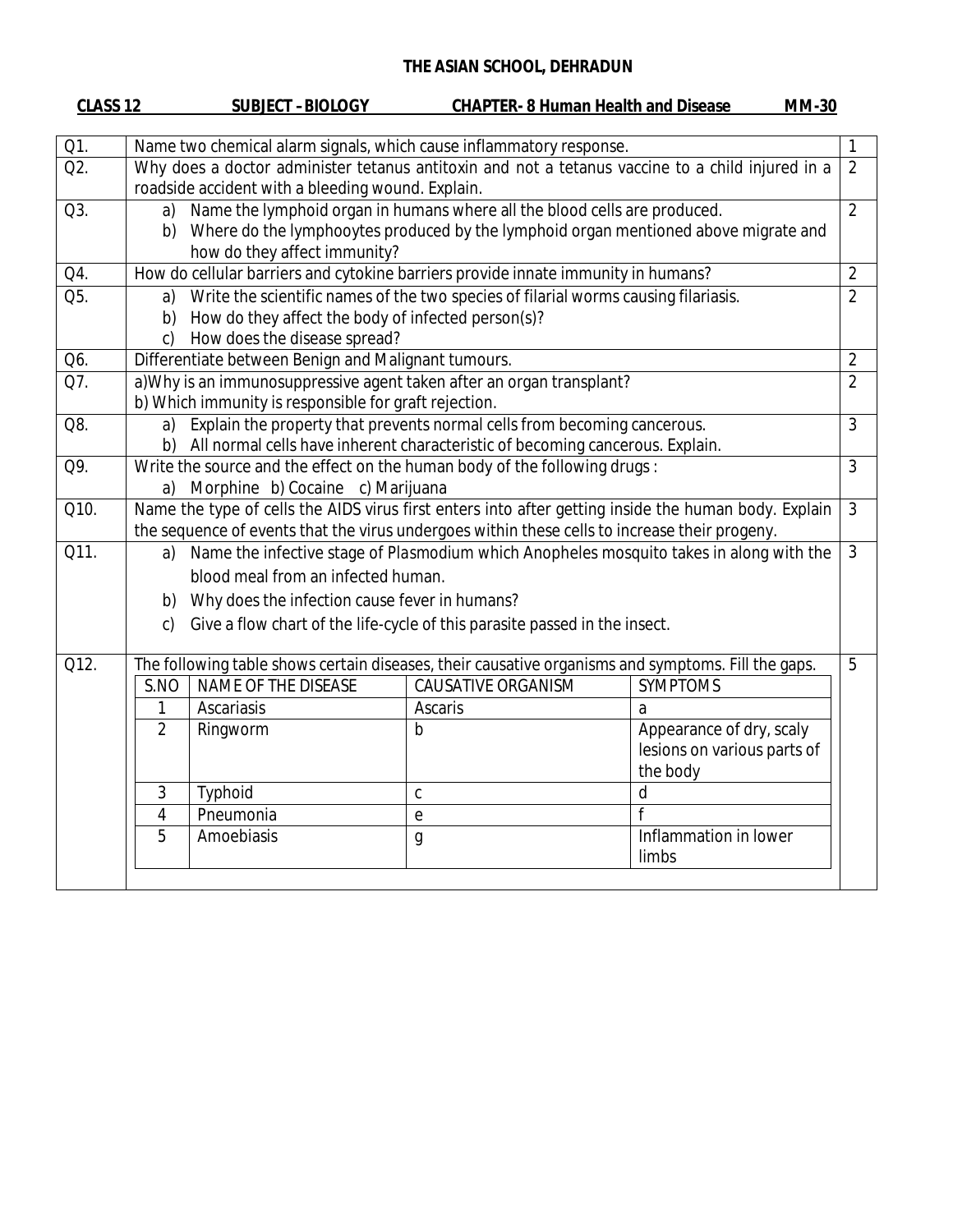| CLASS <sub>12</sub> | <b>SUBJECT-BIOLOGY</b>                                                                                                                                                                                                                                                                                                               |                | <b>CHAPTER- 9 Strategies in Food Improvement</b>                                                   | <b>MM-30</b>   |
|---------------------|--------------------------------------------------------------------------------------------------------------------------------------------------------------------------------------------------------------------------------------------------------------------------------------------------------------------------------------|----------------|----------------------------------------------------------------------------------------------------|----------------|
| Q1.                 | What is the economic value of Spirulina?                                                                                                                                                                                                                                                                                             |                |                                                                                                    |                |
| Q2.                 | Name the blank spaces a, b, c and d in the table given below:                                                                                                                                                                                                                                                                        |                |                                                                                                    | $\overline{2}$ |
|                     | <b>CROP</b>                                                                                                                                                                                                                                                                                                                          | <b>VARIETY</b> | <b>INSECT PEST</b>                                                                                 |                |
|                     | <b>Brassica</b>                                                                                                                                                                                                                                                                                                                      | a              | $\mathsf b$                                                                                        |                |
|                     | Okra (Bhindi)                                                                                                                                                                                                                                                                                                                        | C              | d                                                                                                  |                |
| Q3.                 | advantageous to keep beehives in crop-fields during flowering periods?                                                                                                                                                                                                                                                               |                | Give the scientific name of the most common species of honey bee reared in India. Why is it        | $\overline{2}$ |
| Q4.                 | What is interspecific hybridisation in animals? Give one example.                                                                                                                                                                                                                                                                    |                |                                                                                                    | $\overline{2}$ |
| Q5.                 | disease-resistant crop.                                                                                                                                                                                                                                                                                                              |                | Enumerate, in sequential order, the four steps that a plant breeder should follow to obtain a      | $\overline{2}$ |
| Q6.                 | Scientists have succeeded in recovering healthy sugarcane plants from a diseased one.<br>$\overline{2}$<br>Name the part of the plant used as explants by the scientists.<br>a)<br>Describe the procedure that the scientists followed to recover the healthy plants.<br>b)<br>Name this technology used for crop improvement.<br>c) |                |                                                                                                    |                |
| Q7.                 | What is biofortification? How are biofortified maize and wheat considered nutritionally improved?                                                                                                                                                                                                                                    |                |                                                                                                    | $\overline{2}$ |
| Q8.                 | Write the scientific names of sugarcane grown in North India and South India respectively. Mention<br>3<br>their characteristics.                                                                                                                                                                                                    |                |                                                                                                    |                |
| Q9.                 | bisexual flowers (b) female parent producing unisexual flowers.                                                                                                                                                                                                                                                                      |                | Explain the process of artificial hybridization to get improved crop variety in (a) plants bearing | $\overline{3}$ |
| Q10.                | steps involved in conducting the programme.                                                                                                                                                                                                                                                                                          |                | MOET programme has helped in increasing the herd size of the desired variety of cattle. List the   | 3              |
| Q11.                | inbreeding. How can it be overcome? Explain.                                                                                                                                                                                                                                                                                         |                | Mention the cause and effect of inbreeding depression in cattle. Write any two advantages of       | $\mathfrak{Z}$ |
| Q12.                | Name the blank spaces a, b, c, d, e, f, g, h, I and j, k and I in the table give below:                                                                                                                                                                                                                                              |                |                                                                                                    | 5              |
|                     | <b>CROP</b>                                                                                                                                                                                                                                                                                                                          | <b>VARIETY</b> | <b>RESISTANCE TO DISEASE</b>                                                                       |                |
|                     | Wheat                                                                                                                                                                                                                                                                                                                                | a              | b                                                                                                  |                |
|                     | <b>Brassica</b>                                                                                                                                                                                                                                                                                                                      | C              | d                                                                                                  |                |
|                     | Cauliflower                                                                                                                                                                                                                                                                                                                          | e              |                                                                                                    |                |
|                     | G                                                                                                                                                                                                                                                                                                                                    | Pusa komal     | h                                                                                                  |                |
|                     | Chilli                                                                                                                                                                                                                                                                                                                               |                |                                                                                                    |                |
|                     |                                                                                                                                                                                                                                                                                                                                      |                |                                                                                                    |                |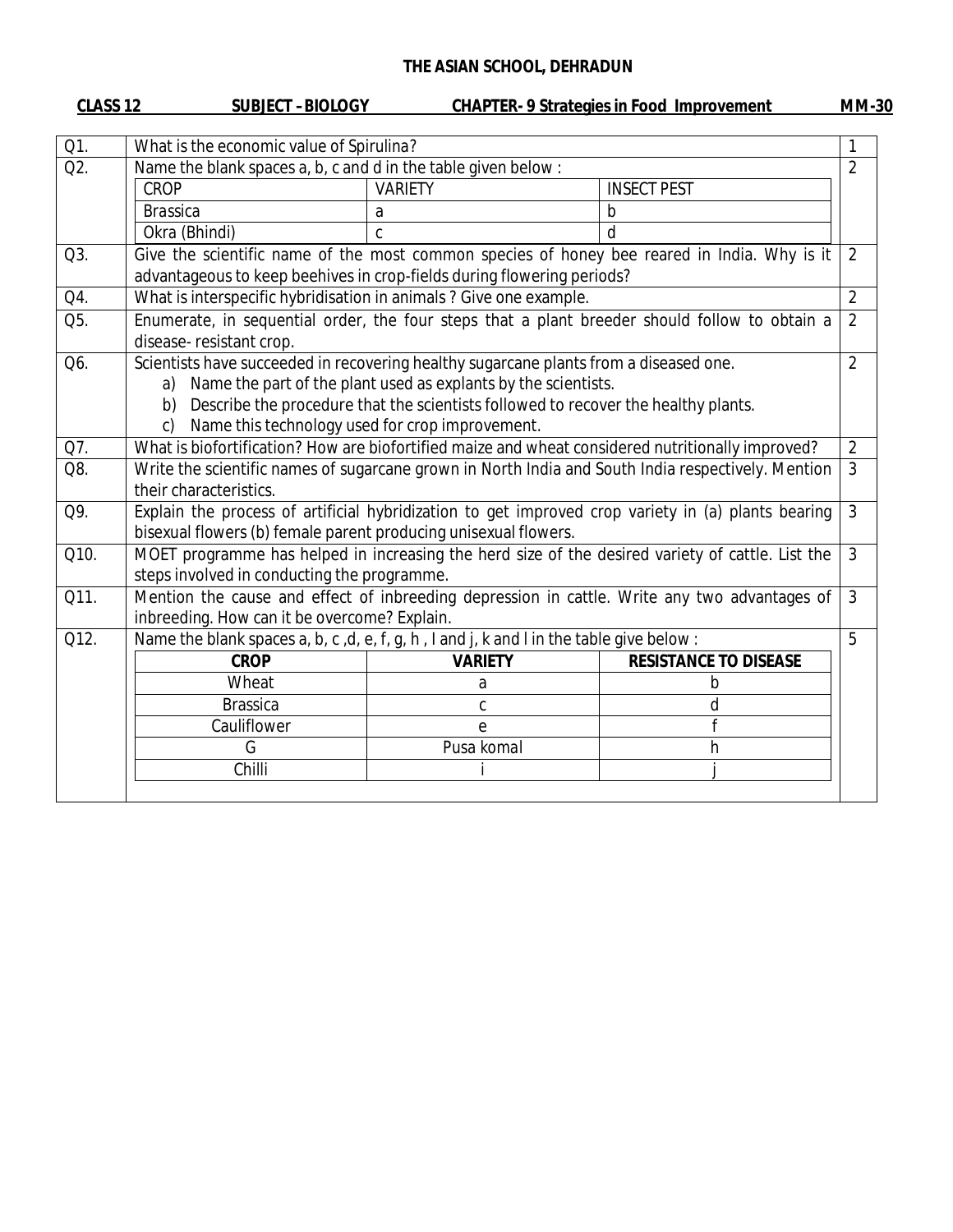| CLASS <sub>12</sub> | <b>SUBJECT-BIOLOGY</b>                                                                               |                                                                                   | <b>CHAPTER-10 Microbes in Human Welfare</b>                                                     | <b>MM-30</b>   |
|---------------------|------------------------------------------------------------------------------------------------------|-----------------------------------------------------------------------------------|-------------------------------------------------------------------------------------------------|----------------|
|                     |                                                                                                      |                                                                                   |                                                                                                 |                |
| Q1.                 | Milk starts to coagulate when Lactic Acid Bacteria (LAB) is added to warm milk as a starter. Mention |                                                                                   |                                                                                                 | 1              |
|                     | any other two benefits that LAB provides.                                                            |                                                                                   |                                                                                                 |                |
| Q2.                 | Name the group of organisms and the substrate they act on to produce biogass.                        |                                                                                   |                                                                                                 |                |
| Q3.                 | Name a microbe used for statin production. How do statins lower blood cholesterol level.             |                                                                                   |                                                                                                 |                |
| Q4.                 | Name the pests that Ladybird, beetle and Dragonflies help to get rid of.                             |                                                                                   |                                                                                                 | 1              |
| Q5.                 | Name the source of streptokinase. How does this bioactive molecule function in our body.             |                                                                                   |                                                                                                 | 1              |
| Q6.                 | Name the source of cyclosporin A. How does does this bioactive molecule function in our body.        |                                                                                   |                                                                                                 | 1              |
| Q7.                 | Name a genus of fungi that forms a mycorrhizal association with plants.                              |                                                                                   |                                                                                                 |                |
| Q8.                 | What are methanogens? Mention one example.                                                           |                                                                                   |                                                                                                 | $\overline{2}$ |
| Q9.                 | What is the role of baker's yeast in the production of bread.                                        |                                                                                   |                                                                                                 | $\overline{2}$ |
| Q10.                | What is BOD? What does it mean if a water sample has more BOD.                                       |                                                                                   |                                                                                                 | $\overline{2}$ |
| Q11.                | Why are some molecules called bioactive molecules? Give two examples of such molecules.              |                                                                                   |                                                                                                 | $\overline{2}$ |
| Q12.                | Name the blank spaces a, b, c and d in the table give below:                                         |                                                                                   |                                                                                                 | $\overline{2}$ |
|                     | <b>TYPE OF MICROBE</b>                                                                               | <b>NAME</b>                                                                       | <b>COMMERCIAL PRODUCT</b>                                                                       |                |
|                     | <b>Bacterium</b>                                                                                     | Acetobacter aceti                                                                 | a                                                                                               |                |
|                     | h                                                                                                    | C                                                                                 | Citric acid                                                                                     |                |
|                     | <b>Bacterium</b>                                                                                     | d                                                                                 | Butyric acid                                                                                    |                |
|                     |                                                                                                      |                                                                                   |                                                                                                 |                |
| $Q13$ .             | What is the role of a bacterium in the production of 'Swiss Cheese'.                                 |                                                                                   |                                                                                                 | $\overline{2}$ |
| Q14.                | a)                                                                                                   | Why do farmers prefer biofertilisers to chemical fertilisers these days? Explain. |                                                                                                 | 3              |
|                     | b)                                                                                                   | How do Anabaena and Mycorrhiza act as biofertilisers.                             |                                                                                                 |                |
| Q15.                |                                                                                                      |                                                                                   | Name the genus to which baculoviruses belong. Describe their role in the integrated pest        | 3              |
|                     | management programme.                                                                                |                                                                                   |                                                                                                 |                |
| Q16.                |                                                                                                      |                                                                                   | Explain the different steps involved in sewage treatment before it can be released into natural | 5              |
|                     | water bodies.                                                                                        |                                                                                   |                                                                                                 |                |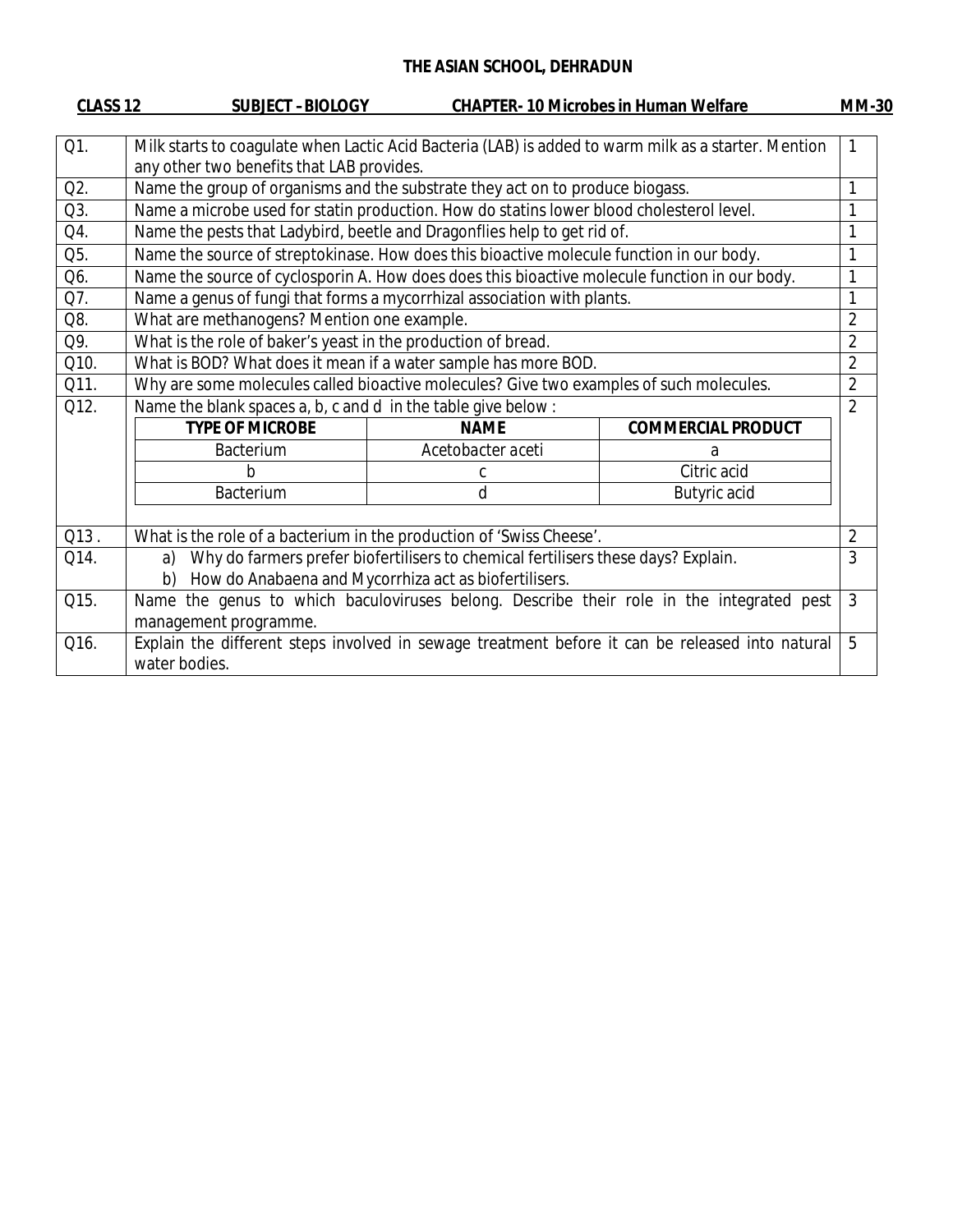| CLASS <sub>12</sub> |          | <b>SUBJECT-BIOLOGY</b>                                                       | <b>CHAPTER-11 Principles of Biotechnology</b>                                                                                                                                                                                                                       | <b>MM-30</b>   |
|---------------------|----------|------------------------------------------------------------------------------|---------------------------------------------------------------------------------------------------------------------------------------------------------------------------------------------------------------------------------------------------------------------|----------------|
| Q1.                 |          | Why is essential to have a 'Selectable Marker' in a cloning vector.          |                                                                                                                                                                                                                                                                     |                |
| Q2.                 |          | Write the convention used for naming EcoRI.                                  |                                                                                                                                                                                                                                                                     | $\overline{2}$ |
| Q3.                 |          |                                                                              | What are recombinant proteins? How do bioreactors help in their production?                                                                                                                                                                                         | $\overline{2}$ |
| Q4.                 |          | How is DNA isolated in purified form from a bacterial cell?                  |                                                                                                                                                                                                                                                                     | $\overline{2}$ |
| Q5.                 | a)<br>b) | recombinant colonies from non-recombinant ones.                              | A recombinant vector with a gene of interestinserted within the gene of B- galactosidase<br>enzyme is introduced into a bacterium. Explain the method that would help in selection of<br>Why is this method of selection referred to as 'insertional inactivation'? | 3              |
| Q6.                 |          | How is the amplification of a gene sample of interest carried out using PCR? |                                                                                                                                                                                                                                                                     | 3              |
| Q7.                 |          | bacterial cells 'competent' in recombinant DNA technology?                   | Explain the method by which a bacterial cell can be made 'competent'. Why is it essential to make                                                                                                                                                                   | 3              |
| Q8.                 |          | Why is Agrobacterium tumifaciens a good cloning vector? Explain.             |                                                                                                                                                                                                                                                                     | 3              |
| Q9.                 | a)       | Draw a schematic sketch of pBR322 plasmid and label the following in it:     | Any two restriction sites b) Ori and rop genes c) An antibiotic resistant gene.                                                                                                                                                                                     | 3              |
| Q10.                |          | How can DNA segments be separated, visualized and isolated.                  |                                                                                                                                                                                                                                                                     | 3              |
| Q11.                | a)<br>b) | action of restriction endonuclease enzyme EcoRI.                             | With the help of diagram show the different steps in the formation of recombinant DNA by<br>How is the action of endonuclease different from that of exonuclease?                                                                                                   | 5              |